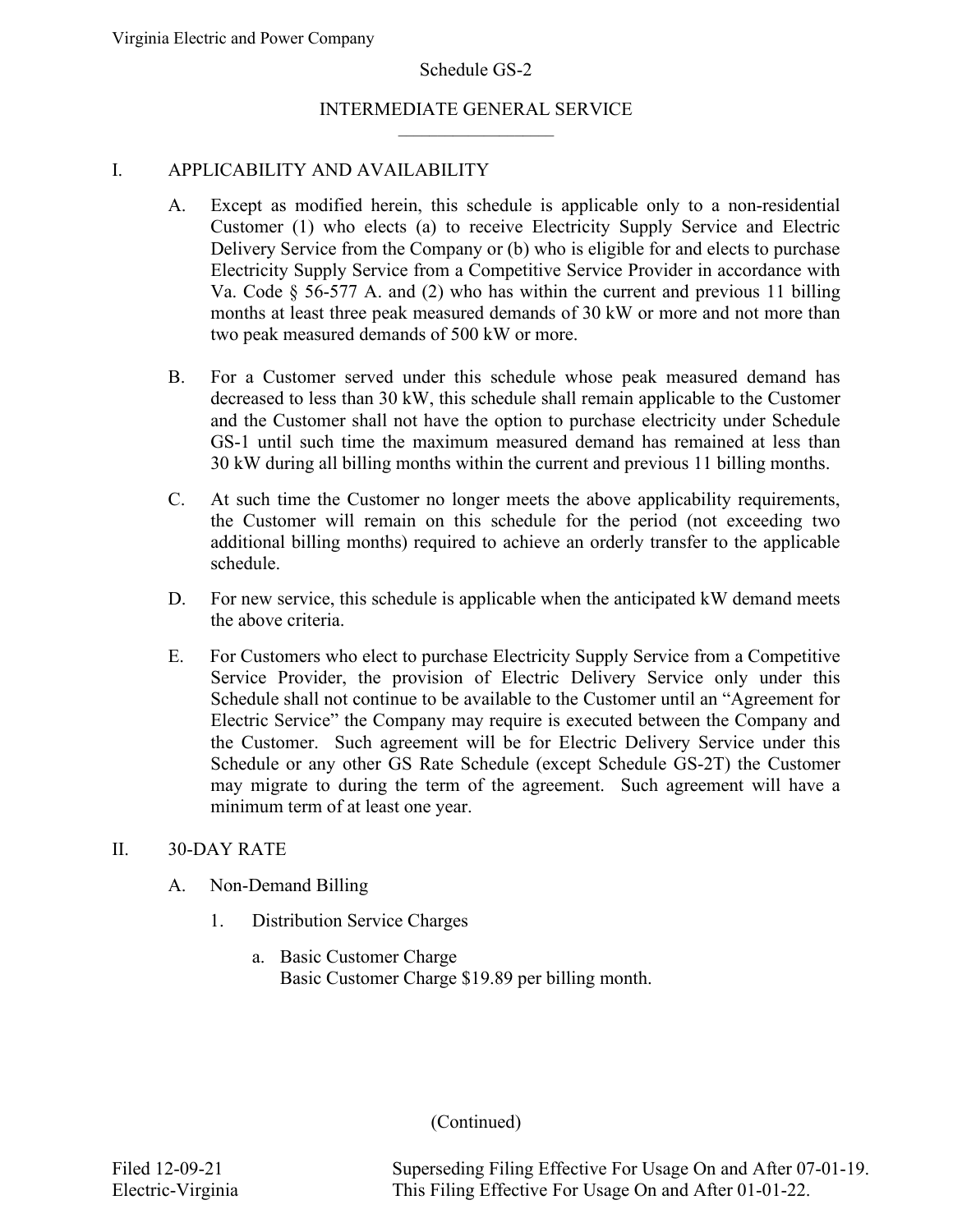#### INTERMEDIATE GENERAL SERVICE  $\overline{\phantom{a}}$  , and the set of the set of the set of the set of the set of the set of the set of the set of the set of the set of the set of the set of the set of the set of the set of the set of the set of the set of the s

### (Continued)

### II. 30-DAY RATE (Continued)

- b. Plus Distribution kWh Charges
	- 1) Distribution kWh Charge for All Customers All kWh  $\omega$  2.2937¢ per kWh
	- 2) Plus Distribution kWh Charge for Non-exempt Customers All kWh  $\omega$  0.0000¢ per kWh
- c. Plus each Distribution kilowatt-hour used is subject to all applicable riders in the Exhibit of Applicable Riders, including non-bypassable charges.
- 2. Electricity Supply (ES) Service Charges

Paragraph II.A.2.is not applicable to Customers receiving Electricity Supply Service from a Competitive Service Provider, except for non-bypassable charges in the Exhibit of Applicable Riders, as discussed in Paragraph IX., below.

a. Generation kWh Charge

| 1) For the billing months of June – September |     |                 |  |  |
|-----------------------------------------------|-----|-----------------|--|--|
| All ES kWh                                    | (a) | 3.8818¢ per kWh |  |  |

- 2) For the billing months of October May All ES kWh  $\omega$  3.2251¢ per kWh
- b. Plus Transmission kWh Charge All kWh  $\qquad \qquad \textcircled{a} \qquad 1.476\ell \text{ per kWh}$
- c. Plus each Electricity Supply kilowatt-hour used is subject to all applicable riders in the Exhibit of Applicable Riders, including non-bypassable charges, as discussed in Paragraph IX., below.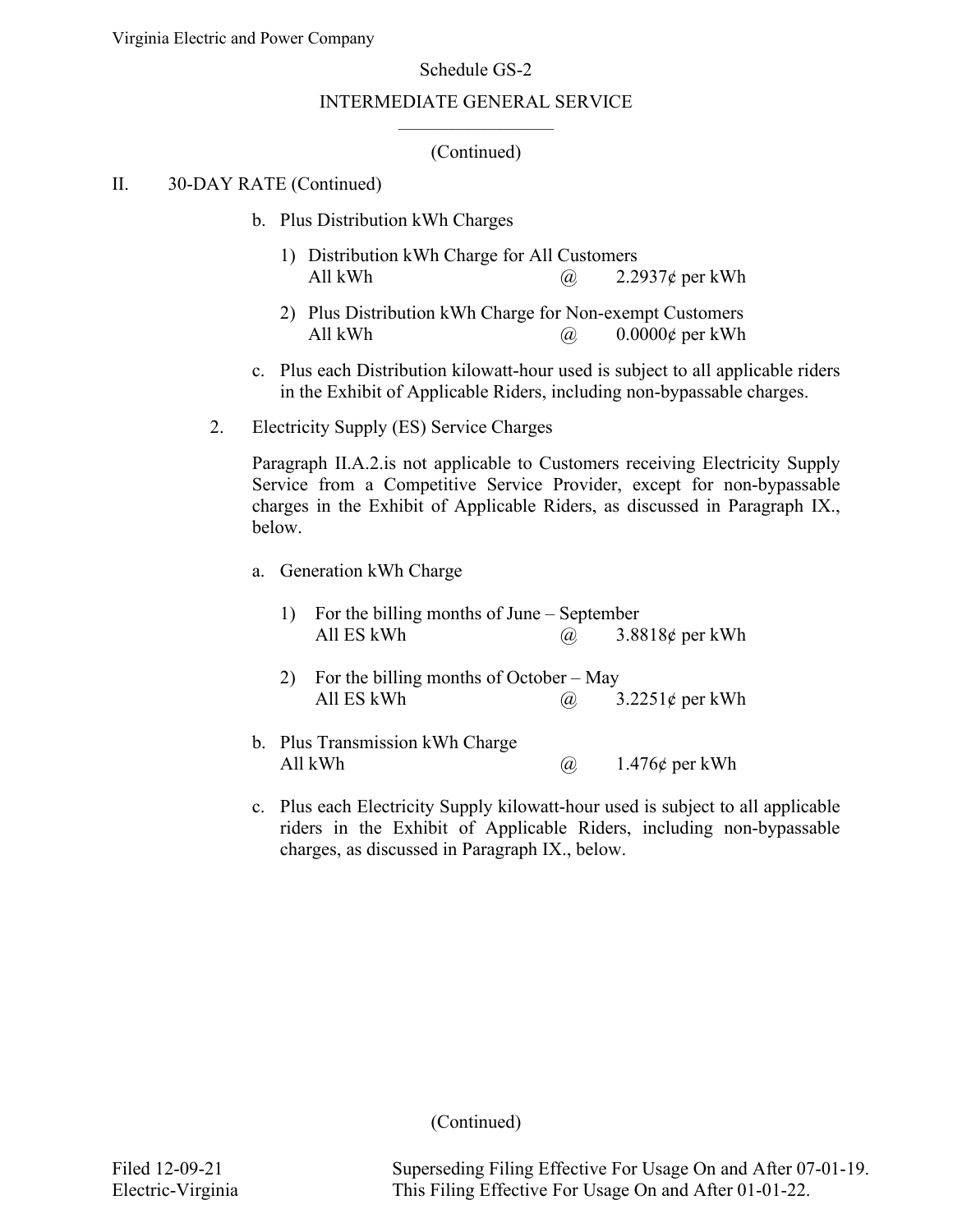#### INTERMEDIATE GENERAL SERVICE  $\overline{\phantom{a}}$  , and the set of the set of the set of the set of the set of the set of the set of the set of the set of the set of the set of the set of the set of the set of the set of the set of the set of the set of the s

# (Continued)

# II. 30-DAY RATE (Continued)

- B. Demand Billing
	- 1. Distribution Service Charges
		- a. Basic Customer Charge Basic Customer Charge \$19.89 per billing month.
		- b. Distribution Demand Charge All kW of Demand  $\omega$  \$ 3.183 per kW
		- c. Plus Distribution kWh Charges
			- 1) Distribution kWh Charge for All Customers All kWh  $\omega$  0.0075¢ per kWh
			- 2) Plus Distribution kWh Charge for Non-exempt Customers All kWh  $\omega$  0.0000¢ per kWh
		- d. Plus each Distribution kilowatt-hour used is subject to all applicable riders in the Exhibit of Applicable Riders, including non-bypassable charges.
		- e. Plus each kW of Demand billed is subject to all applicable riders in the Exhibit of Applicable Riders, including non-bypassable charges.

## 2. Electricity Supply (ES) Service Charges

Paragraph II.B.2. is not applicable to Customers receiving Electricity Supply Service from a Competitive Service Provider, except for non-bypassable charges in the Exhibit of Applicable Riders, as discussed in Paragraph IX., below.

a. Generation Demand Charge

|                | For the billing months of June – September<br>1)<br>All kW of Demand<br>\$1.932 per kW<br>(a), |                                                                                             |                          |                                                                                              |  |
|----------------|------------------------------------------------------------------------------------------------|---------------------------------------------------------------------------------------------|--------------------------|----------------------------------------------------------------------------------------------|--|
|                | 2)                                                                                             | For the billing months of October $-$ May<br>All kW of Demand                               | (a)                      | \$ 0.621 per kW                                                                              |  |
| b.             | Plus Generation kWh Charge                                                                     |                                                                                             |                          |                                                                                              |  |
|                |                                                                                                | First 150 kWh per kW<br>Next 150 kWh per kW<br>Next 150 kWh per kW<br><b>Additional kWh</b> | (a)<br>(a)<br>(a)<br>(a) | $4.2112 \notin$ per kWh<br>$2.3605\phi$ per kWh<br>$1.0208\phi$ per kWh<br>$0.2483¢$ per kWh |  |
| $\mathbf{c}$ . |                                                                                                | <b>Plus Transmission Demand Charge</b><br>All kW of Demand                                  | $\alpha$                 | $$1.971$ per kW                                                                              |  |

(Continued)

Filed 12-09-21 Superseding Filing Effective For Usage On and After 07-01-19. Electric-Virginia This Filing Effective For Usage On and After 01-01-22.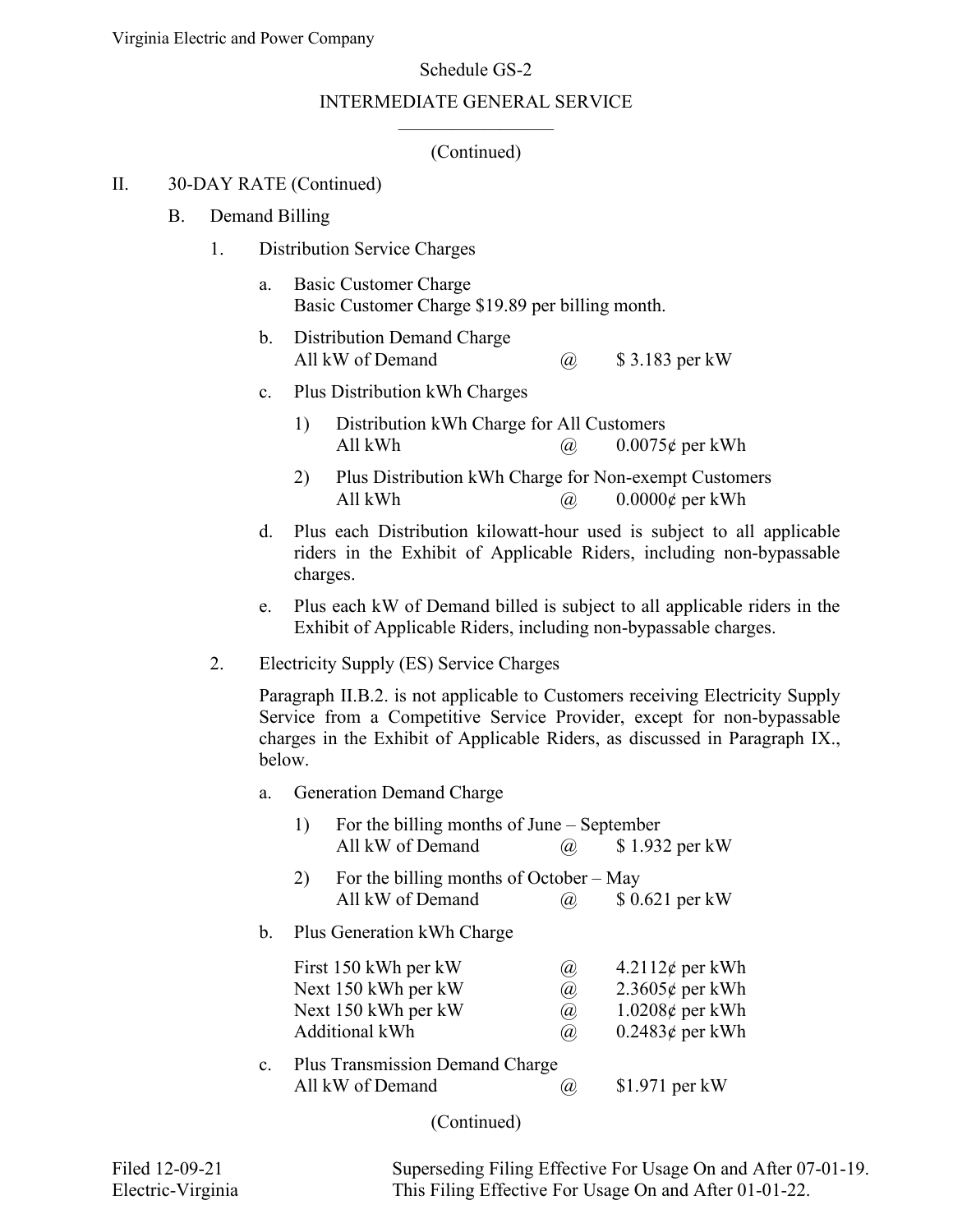#### INTERMEDIATE GENERAL SERVICE  $\overline{\phantom{a}}$  , and the set of the set of the set of the set of the set of the set of the set of the set of the set of the set of the set of the set of the set of the set of the set of the set of the set of the set of the s

## (Continued)

### II. 30-DAY RATE (Continued)

- d. Plus each Electricity Supply kilowatt-hour used is subject to all applicable riders in the Exhibit of Applicable Riders, including nonbypassable charges, as discussed in Paragraph IX., below.
- e. Plus each kW of Demand billed is subject to all applicable riders in the Exhibit of Applicable Riders, including non-bypassable charges, as discussed in Paragraph IX., below.
- C. The minimum charge shall be the highest of:
	- 1. The Basic Customer Charge in Paragraph II.A.1.a. or II.B.1.a., whichever is applicable.
	- 2. The amount as may have been contracted for prior to January 1, 2022 or may be contracted for pursuant to the Terms and Conditions for the Provision of Electric Service, Section XXII.Q.
	- 3. The sum of the charges in Paragraph II.A. or II.B., whichever is applicable, plus \$1.391 multiplied by the number of kW by which any minimum demand established exceeds the demand determined under Paragraph IV.
	- 4. If the demand determined under Paragraph IV is 50 kW or greater, the minimum charge for Non-Demand Billing under Paragraph II. A. shall not be less than \$2.94 per kW of demand determined.

#### III. NON-DEMAND BILLING VS. DEMAND BILLING

- A. The non-demand billing charges of Paragraph II.A. apply to customers whose kWh usage for the current month does not exceed 200 kWh per kW of the demand as determined under Paragraph IV.
- B. The demand billing charges of Paragraph II.B. apply to customers whose kWh usage for the current month exceeds 200 kWh per kW of the demand as determined under Paragraph IV.

#### IV. DETERMINATION OF KW OF DEMAND

The kW of demand will be determined as the highest average kW load measured in any 30-minute interval during the billing month.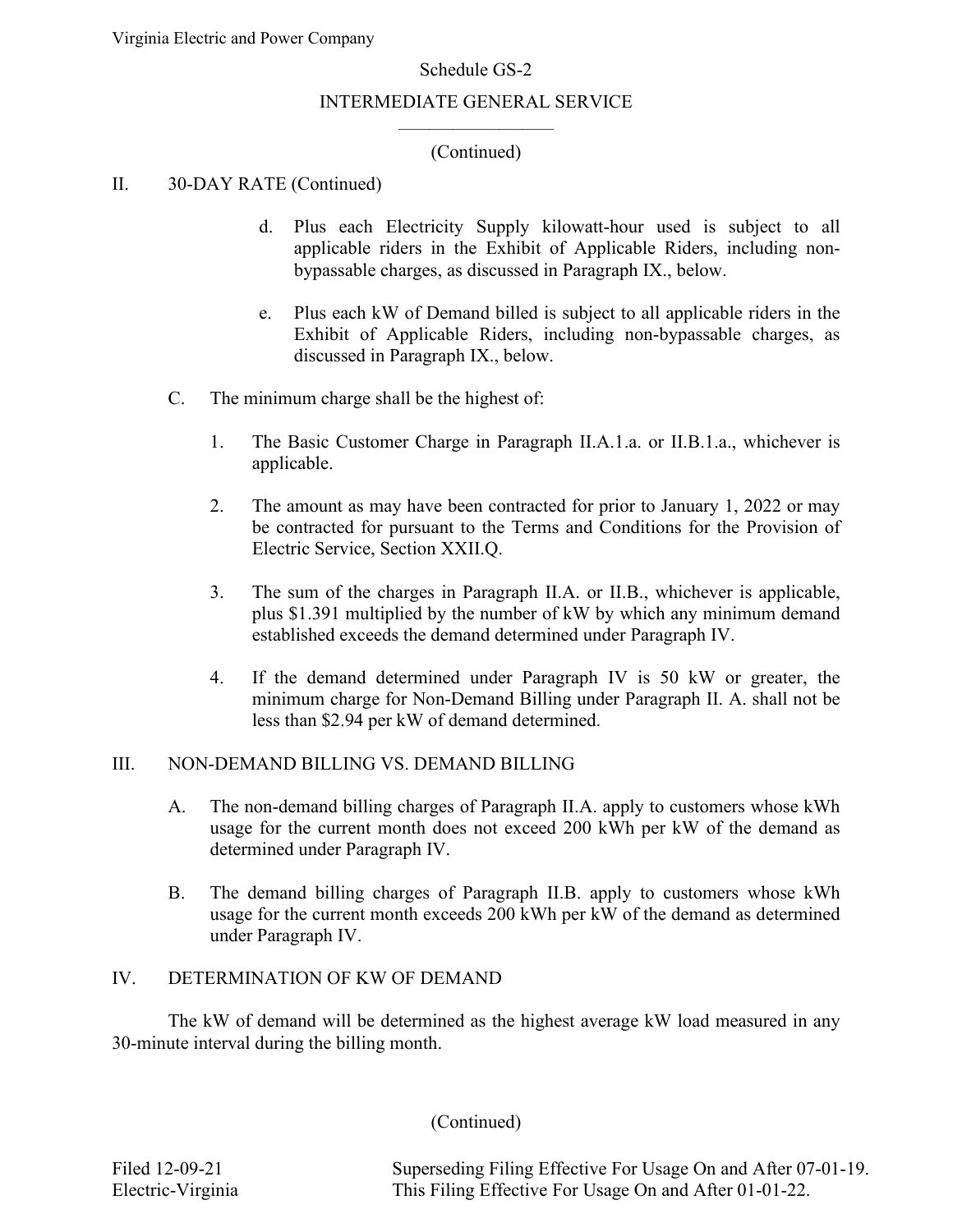#### INTERMEDIATE GENERAL SERVICE  $\overline{\phantom{a}}$  , and the set of the set of the set of the set of the set of the set of the set of the set of the set of the set of the set of the set of the set of the set of the set of the set of the set of the set of the s

## (Continued)

### V. MINIMUM DEMAND

The minimum demand shall be the highest of:

- A. When the kW demand determined has reached or exceeded 500 kW during the current or preceding eleven billing months, the minimum demand shall not be less than the highest demand determined during the current and previous eleven billing months.
- B. For Customers new to this schedule served on or after January 1, 2022, and for existing Customers served on this schedule where a minimum demand has not been contracted for but an increase in capacity has been requested and where the projected kW load is estimated to exceed 500 kW, the minimum demand shall not be less than 70% of the kVA capacity of the normal service transformer required to serve the Customer's projected load.
- C. For Customers served prior to January 1, 2022, and where there presently is a contracted minimum demand, the Customer will have the option to either (i) continue at the contracted minimum demand level until such time as the existing normal service transformer(s) requires replacement due to Customer load growth, at which time the minimum demand will be set per V.B., above, or (ii) immediately set the contract minimum demand per V.B., above.
- D. At the Customer's request, after 12 months of active service, in lieu of V.B. or V.C. above, the Customer has the option to execute an Agreement for Electric Service and pay a Monthly Facilities Charge for any excess facilities in accordance with Section IV.E. of the Terms and Conditions. For purposes of this provision, "excess facilities" shall mean such facilities as have been installed that are larger or more than necessary to serve the Customer. In the event the Customer selects this option, the determination of the Distribution Demand pursuant to Paragraph V. shall be V.A. above.
- E. When the Customer's power factor is less than 85 percent, a minimum demand of not less than 85 percent of the Customer's maximum kVA demand may be established.

## VI. EXEMPTION PROVISION FOR DISTRIBUTION KWH CHARGES

The Distribution kWh Charges in Paragraphs II.A.1.b.2 and II.B.1.c.2, above, shall not apply to Customers who are exempt from such charges pursuant to Virginia Code § 56-585.1 A 5 c.